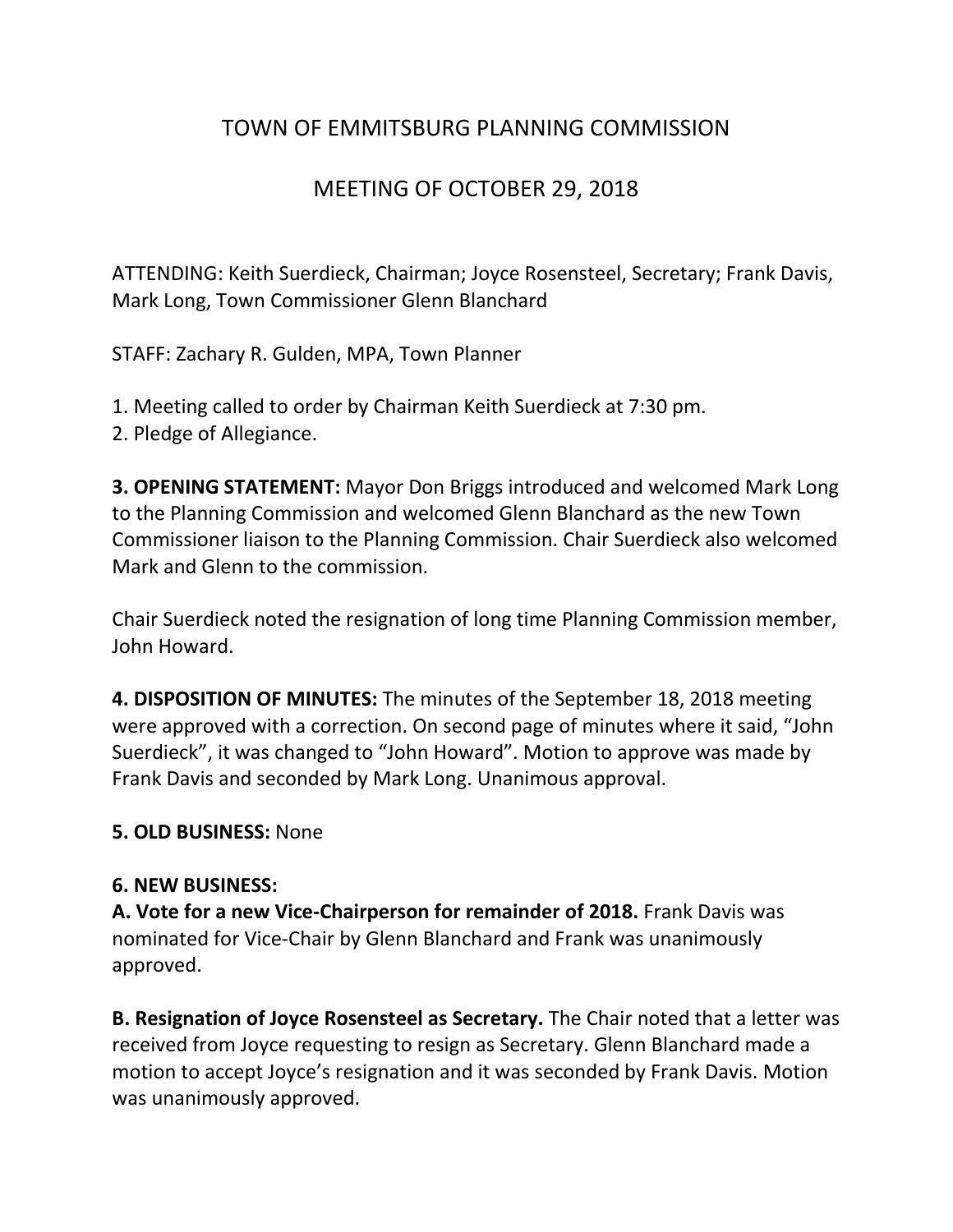**C. Vote for new Secretary for remainder of 2018.** Mark Long was nominated for Secretary by Glenn Blanchard and Mark was unanimously approved.

Chair Suerdieck noted that the new Vice-Chair and Secretary will serve until new officer elections are held at the meeting in January 2019.

**D. Preliminary Subdivision Plat of Section 3 – Lots 3 & 4 for Silo Hill.** Town Planner, Zachary Gulden, gave an overview of this project. Lee Royer, of R. Lee Royer and Associates, represented the applicant and provided further details of the project.

Frank Davis moved to conditionally approve the Preliminary Subdivision Plat of Section 3 – Lot 3 & 4 for Silo Hill. Mark Long seconded. The motion was unanimously approved.

The following conditions shall be addressed before the submission of a Final Plat:

- 1. The total area of the existing tact is 7.0468 acres, according to Frederick County tax records and the Revised Subdivision Plat, Section 3-Lot 2 for Silo Hill. The proposed area for Lot 3 is shown to be 0.912 acres, Lot 4 is 2.000 acres and the Remainder North Lot is 4.140 acres, which equals 7.052 acres. The applicant shall correct the total area for this plat to 7.0468 acres and adjust the proposed lot's acreage.
- 2. The applicant shall include an existing condition's page with the plat in accordance with Section 16.24.020.A. of the Town of Emmitsburg's Codified Ordinances.
- 3. The applicant shall include a key that outlines all existing and proposed utilities in accordance with Section 16.24.020.D. of the Town of Emmitsburg's Codified Ordinances.
- 4. The applicant shall include topographic contours at five-foot intervals. Contours shall extend 100 feet beyond the subdivision boundary except across public roadways in accordance with Section 16.24.030.B. of the Town of Emmitsburg's Codified Ordinances.
- 5. Locations, widths, and names of all existing roads, streets, alleys, or other pubic ways within or adjoining the subdivision or intersecting any street that bounds it including those recorded but unimproved (shown by dotted lines), railroad, utility, or other rights-of-way or easements, parks and other